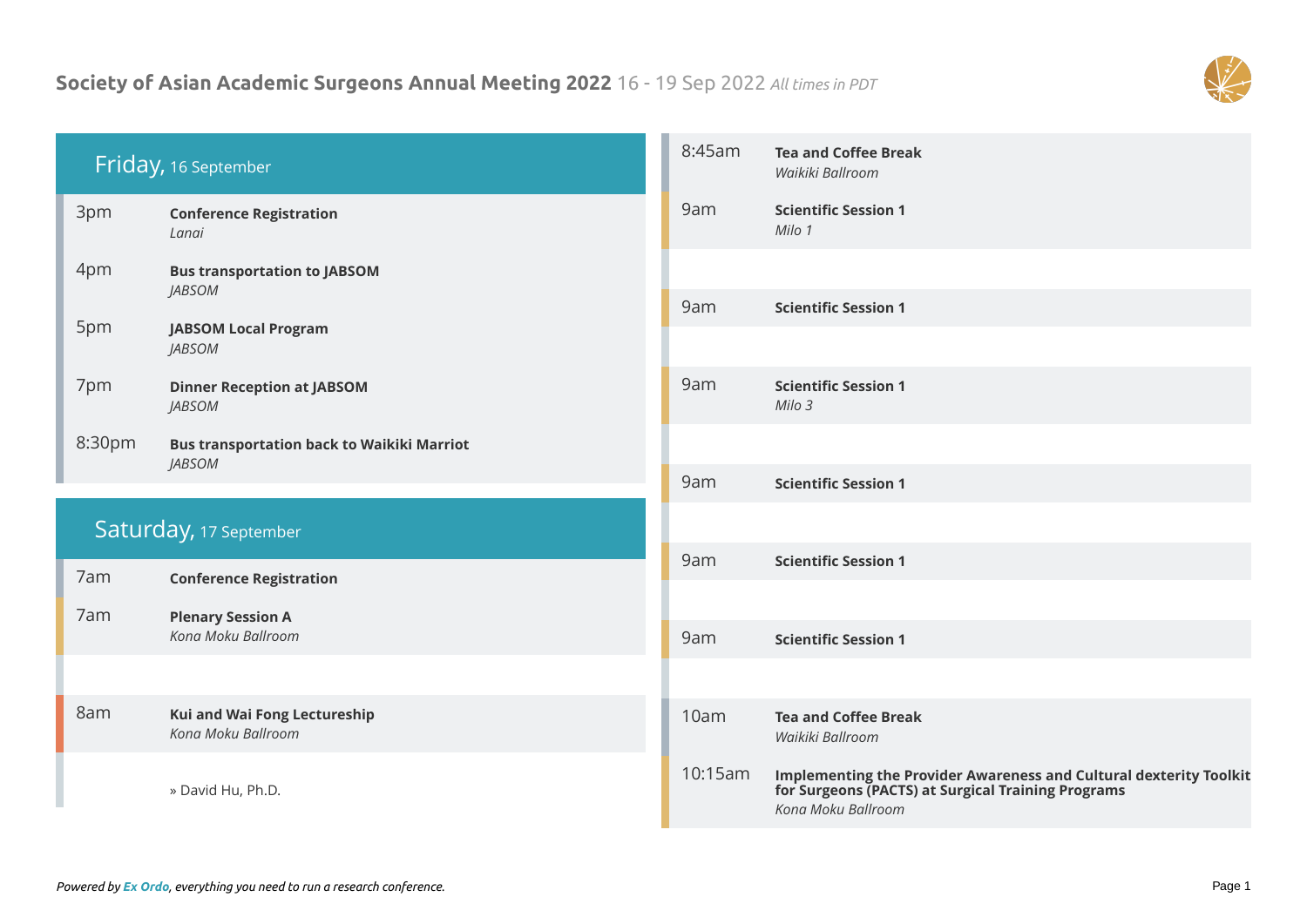## **Society of Asian Academic Surgeons Annual Meeting 2022** 16 - 19 Sep 2022 *All times in PDT*



| Continued from Saturday, 17 September |                                                                                                                                                                    | 3pm    | <b>Try Harder Movie Screening</b><br>Kona Moku Ballroom                        |
|---------------------------------------|--------------------------------------------------------------------------------------------------------------------------------------------------------------------|--------|--------------------------------------------------------------------------------|
|                                       | <b>Implementing the Provider Awareness and Cultural dexterity</b><br><b>Toolkit for Surgeons (PACTS) at Surgical Training Programs</b><br>» Gezzer Ortega, MD, MPH | 5pm    | <b>Try Harder Movie Screening</b><br>Kona Moku Ballroom                        |
| 12pm                                  | <b>Break and box lunch pick up</b><br>Waikiki Ballroom                                                                                                             |        | Sunday, 18 September                                                           |
| 12:15pm                               | <b>Breakout Session</b><br>Milo 1                                                                                                                                  | 7am    | <b>Conference Registration</b><br>Lanai                                        |
| 12:15pm                               | <b>Breakout Session</b>                                                                                                                                            | 7am    | <b>Women in Surgery Breakfast</b><br>Waikiki Ballroom                          |
|                                       |                                                                                                                                                                    | 7am    | <b>Minority Men in Surgery Breakfast</b><br>Kona Moku Ballroom                 |
| 12:15pm                               | <b>Breakout Session</b><br>Milo 3                                                                                                                                  | 7:45am | <b>Break</b><br>Waikiki Ballroom                                               |
|                                       |                                                                                                                                                                    | 8am    | <b>Plenary Session B</b>                                                       |
| 12:15pm                               | <b>Breakout Session</b>                                                                                                                                            |        | Kona Moku Ballroom                                                             |
|                                       |                                                                                                                                                                    |        |                                                                                |
| 12:15pm                               | <b>Breakout Session</b>                                                                                                                                            | 9am    | <b>Tea and Coffee Break</b><br>Waikiki Ballroom                                |
| 12:15pm                               | <b>Breakout Session</b>                                                                                                                                            | 9:15am | Professional Development Session: Business of Healthcare<br>Kona Moku Ballroom |
|                                       |                                                                                                                                                                    |        | » Hawaii Medical Service Association Business Development Group                |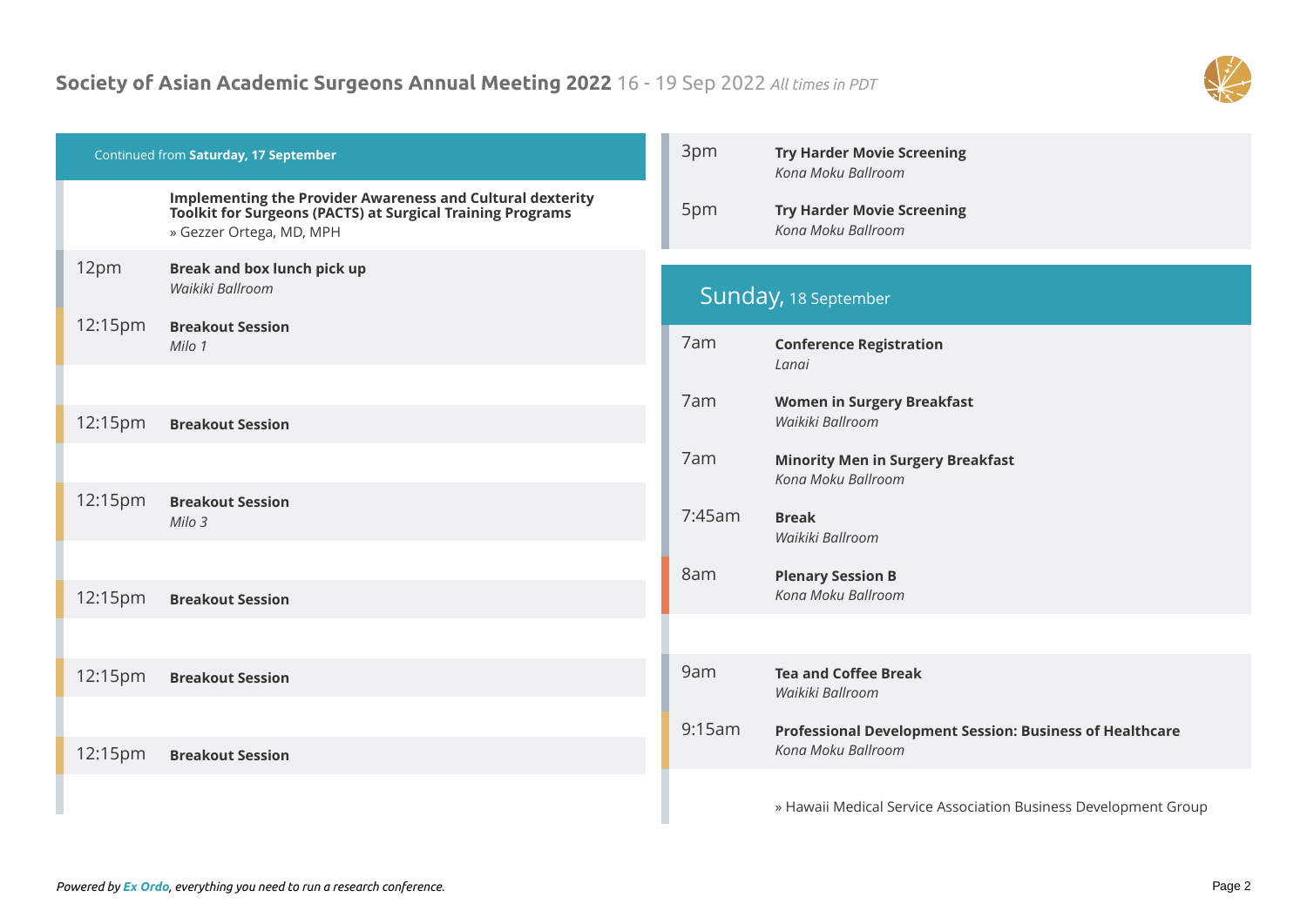## **Society of Asian Academic Surgeons Annual Meeting 2022** 16 - 19 Sep 2022 *All times in PDT*



| Continued from Sunday, 18 September |                                                             | 7am    | Don Nakayama Intro Lecture, George Yang Progress Lecture<br>Kona Moku Ballroom |
|-------------------------------------|-------------------------------------------------------------|--------|--------------------------------------------------------------------------------|
| 11am                                | <b>Trailblazer Award Announcement</b><br>Kona Moku Ballroom |        |                                                                                |
| 11:15am                             | <b>Presidential Address</b><br>Kona Moku Ballroom           | 8am    | <b>Tea and Coffee Break</b><br>Waikiki Ballroom                                |
|                                     |                                                             | 8:15am | <b>Scientific Session II</b><br>Milo 1                                         |
| 12:15pm                             | Pick up box lunch<br>Waikiki Ballroom                       |        |                                                                                |
| 12:30pm                             | <b>Chair Panel</b><br>Kona Moku Ballroom                    | 8:15am | <b>Scientific Session II</b>                                                   |
|                                     |                                                             |        |                                                                                |
|                                     |                                                             | 8:15am | <b>Scientific Session II</b>                                                   |
| 1:45pm                              | <b>Break</b><br>Waikiki Ballroom                            |        | Milo 3                                                                         |
| 2pm                                 | <b>STARS Social</b>                                         |        |                                                                                |
|                                     | Kona Moku Ballroom                                          | 8:15am | <b>Scientific Session II</b>                                                   |
| 5pm                                 | <b>Aloha Reception</b>                                      |        |                                                                                |
|                                     |                                                             | 8:15am | <b>Scientific Session II</b>                                                   |
| Monday, 19 September                |                                                             |        |                                                                                |
| 7am                                 | <b>Conference Registration</b>                              | 8:15am | <b>Scientific Session II</b>                                                   |
| 7am                                 | <b>Continental Breakfast</b><br>Waikiki Ballroom            |        |                                                                                |